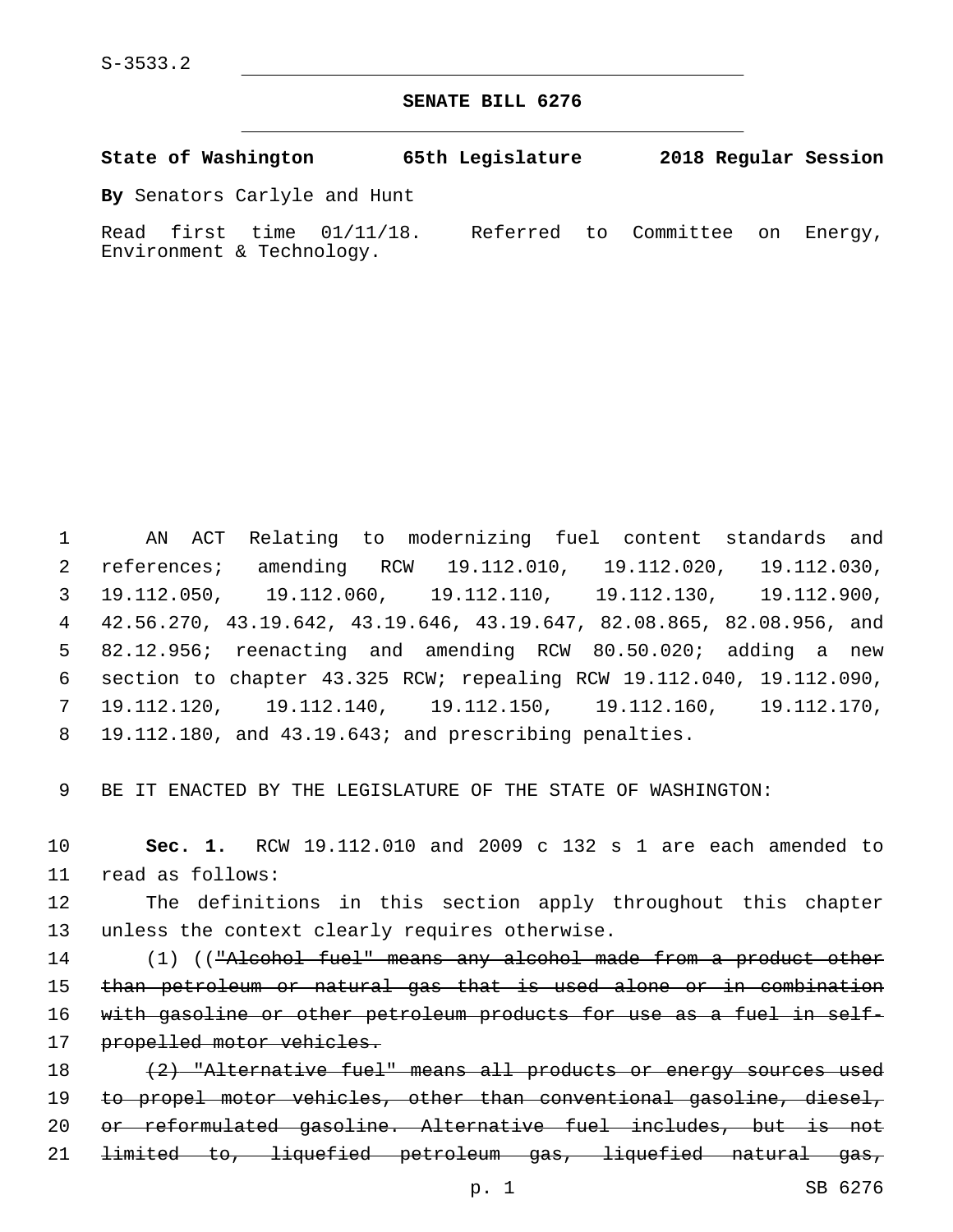compressed natural gas, biodiesel fuel, E85 motor fuel, fuels 2 containing seventy percent or more by volume of alcohol fuel, fuels 3 that are derived from biomass, hydrogen fuel, anhydrous ammonia fuel, nonhazardous motor fuel, or electricity, excluding onboard electric 5 generation.

 (3) "Biodiesel fuel" means the monoalkyl esters of long chain fatty acids derived from plant or animal matter that meet the registration requirements for fuels and fuel additives established by the federal environmental protection agency and standards established 10 by the American society of testing and materials.

 (4) "Diesel" means special fuel as defined in RCW 82.38.020, and 12 diesel fuel dyed in accordance with the regulations in 26 C.F.R. Sec. 48.4082-1T as of October 24, 2005.

14  $(5)$ )) "Director" means the director of agriculture.

 (((6) "E85 motor fuel" means an alternative fuel that is a blend of ethanol and hydrocarbon of which the ethanol portion is nominally seventy-five to eighty-five percent denatured fuel ethanol by volume that complies with the most recent version of American society of testing and materials specification D 5798.

20  $(7)$ )) (2) "Motor fuel" ((means)) includes: (a) Any liquid product used for the generation of power in an internal combustion engine used for the propulsion of a motor vehicle upon the highways of this 23 state( $(\tau)$ ); (b) any diesel fuel dyed in accordance with federal 24 regulations that is used to power a motor vehicle; and (c) any 25 biodiesel fuel. ((Motor fuels containing ethanol may be marketed if either (a) the base motor fuel meets the applicable standards before the addition of the ethanol or (b) the resultant blend meets the 28 applicable standards after the addition of the ethanol.

 (8) "Nonhazardous motor fuel" means any fuel of a type distributed for use in self-propelled motor vehicles that does not contain a hazardous liquid as defined in RCW 19.122.020.

 (9) "Renewable diesel" means a diesel fuel substitute produced from nonpetroleum renewable sources, including vegetable oils and animal fats, that meets the registration requirements for fuels and fuel additives established by the federal environmental protection agency in 40 C.F.R. Part 79 (2008) and meets the requirements of American society of testing and materials specification D 975.))

 **Sec. 2.** RCW 19.112.020 and 2010 c 96 s 1 are each amended to read as follows:39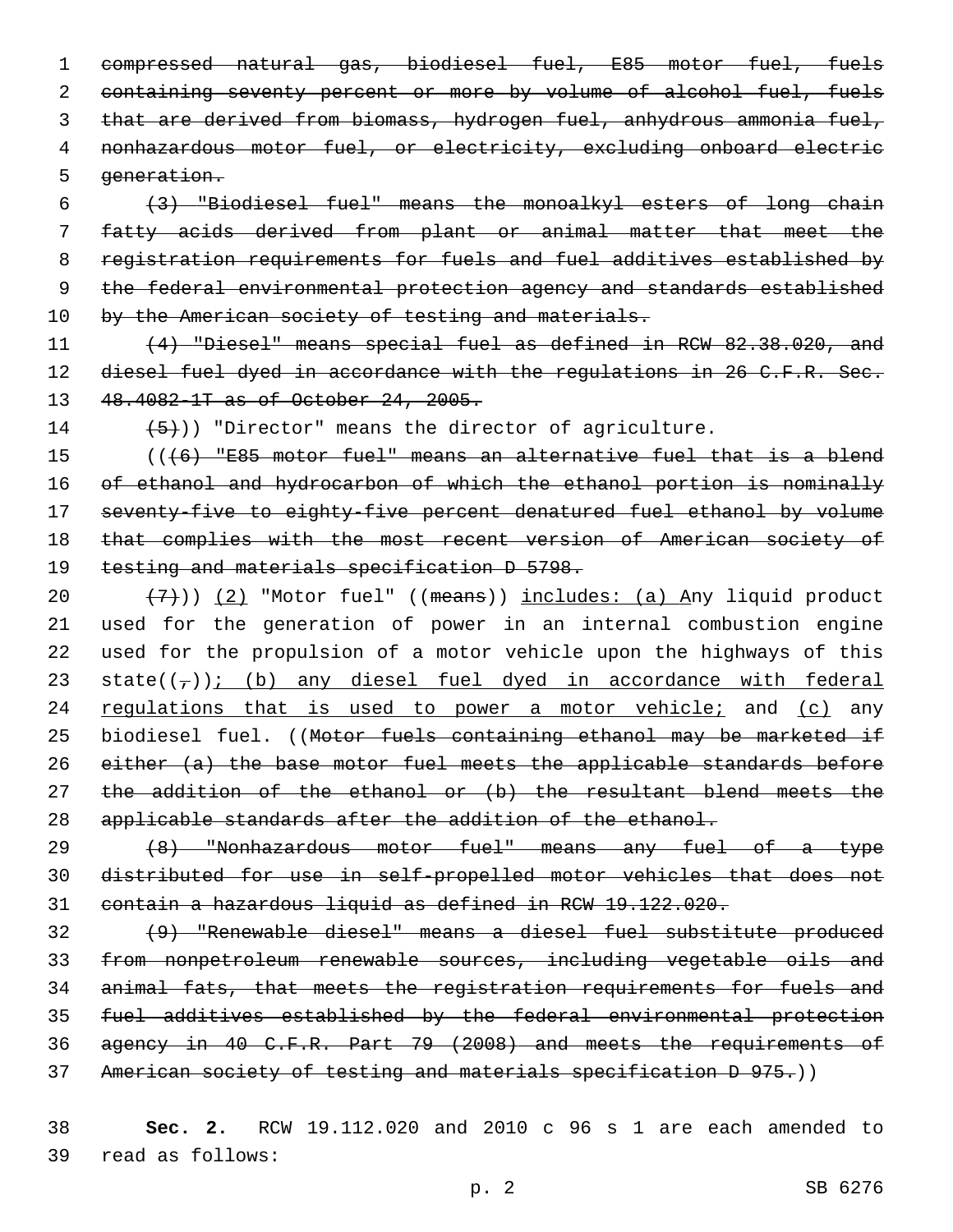1 (1) This chapter shall be administered by the director or ((his 2 or her)) the director's authorized agent. ((For the purpose of 3 administering this chapter, for motor fuel except biodiesel fuel,))

4 (2)(a) The director shall adopt rules for maintaining standards 5 for motor fuel. The rules may include:

6 (i) All or part of the standards set forth in the Annual Book of 7 ASTM Standards and ((supplements thereto,)) amendments and revisions 8 thereof( $\left(\frac{1}{t} + 1\right)$  are adopted, together with));

9 (ii) All or part of the standards set forth in the national 10 institute of standards and technology (NIST) handbook 130, uniform 11 laws and regulations in the areas of legal metrology and engine fuel 12 quality rules, and any supplements, amendments, or revisions thereof; 13 and

14 (iii) Any applicable federal environmental protection agency 15 standards.

16 (b) If a conflict exists between federal environmental protection 17 agency standards, ASTM standards, NIST standards, or state standards, 18 for purposes of uniformity, federal environmental protection agency 19 standards shall take precedence over ASTM and NIST standards. Any 20 state standards adopted must be consistent with federal environmental 21 protection agency standards and ASTM and NIST standards not in 22 conflict with federal environmental protection agency standards.

23  $((+2+))$  (3) The director may establish a fuel testing laboratory 24 or may contract with a laboratory for testing.

 $(4)$  The director may ((also)) adopt rules on false and misleading 26 advertising, labeling and posting of prices, ((and the standards 27 for,)) and identity of( $(\tau)$ ) motor fuels. ((The director shall require fuel pumps offering an ethanol blend to be identified by a label stating the percentage of ethanol and fuel pumps offering a biodiesel blend of up to and including five percent to be identified by a label that states "may contain up to five percent biodiesel." Biodiesel blends above five percent shall be identified by a label stating the percentage of biodiesel being offered.

 (3) The rules adopted under RCW 19.112.140 shall also provide that the diesel refiner is responsible for meeting the ASTM standards required by chapter 338, Laws of 2006 when providing diesel fuel into 37 the distribution system.))

38 **Sec. 3.** RCW 19.112.030 and 1990 c 102 s 4 are each amended to read as follows:39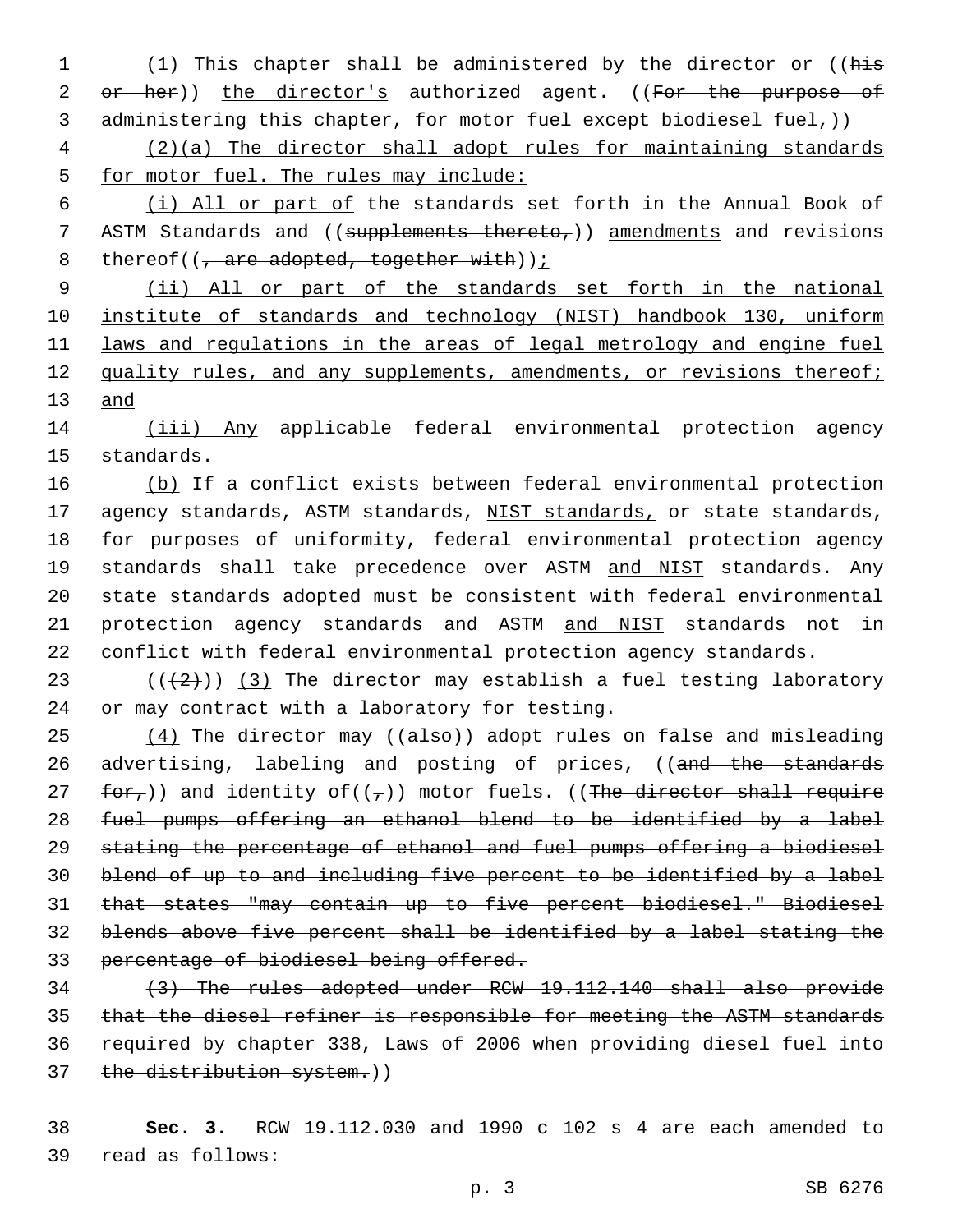1 The director may:

2 (1) Enforce and administer this chapter by inspections, analyses, 3 and other appropriate actions;

 (2) Have access during normal business hours to all places where motor fuels are marketed for the purpose of examination, inspection, taking of samples, and investigation. If access is refused by the owner or agent or other persons leasing the same, the director or his or her agent may obtain an administrative search warrant from a court 9 of competent jurisdiction;

10 (3) Collect or cause to be collected, samples of motor fuels 11 marketed in this state, and cause such samples to be tested or 12 analyzed for compliance with this chapter;

13 (4) Issue a stop-sale order for any motor fuel found not to be in 14 compliance and rescind the stop-sale order if the motor fuel is 15 brought into compliance with this chapter;

16 (5) ((Refuse, revoke, or suspend the registration of a motor  $17$   $fuel:$ 

18  $(6)$ )) Delegate to authorized agents any of the responsibilities 19 for the proper administration of this chapter( $(i \div)$ 

20 (7) Establish a motor fuel testing laboratory)).

21 **Sec. 4.** RCW 19.112.050 and 1990 c 102 s 6 are each amended to read as follows:22

23 It is unlawful to:

24 (1) Market motor fuels in any manner that may deceive or tend to 25 deceive the purchaser as to the nature, price, quantity, and quality 26 of a motor fuel;

 $27$  (2) ((Fail to register a motor fuel;

28 (3) Submit incorrect, misleading, or false information regarding 29 the registration of a motor fuel;

30  $(4)$ )) Hinder or obstruct the director, or his or her authorized 31 agent, in the performance of his or her duties;

32  $((+5))$  (3) Market a motor fuel that is contrary to this chapter.

33 **Sec. 5.** RCW 19.112.060 and 2011 c 96 s 20 are each amended to 34 read as follows:

35 (1)(a) Any person who knowingly violates any provision of this 36 chapter or rules adopted under it is guilty of a misdemeanor and, 37 upon conviction, shall be punished by a fine of not more than one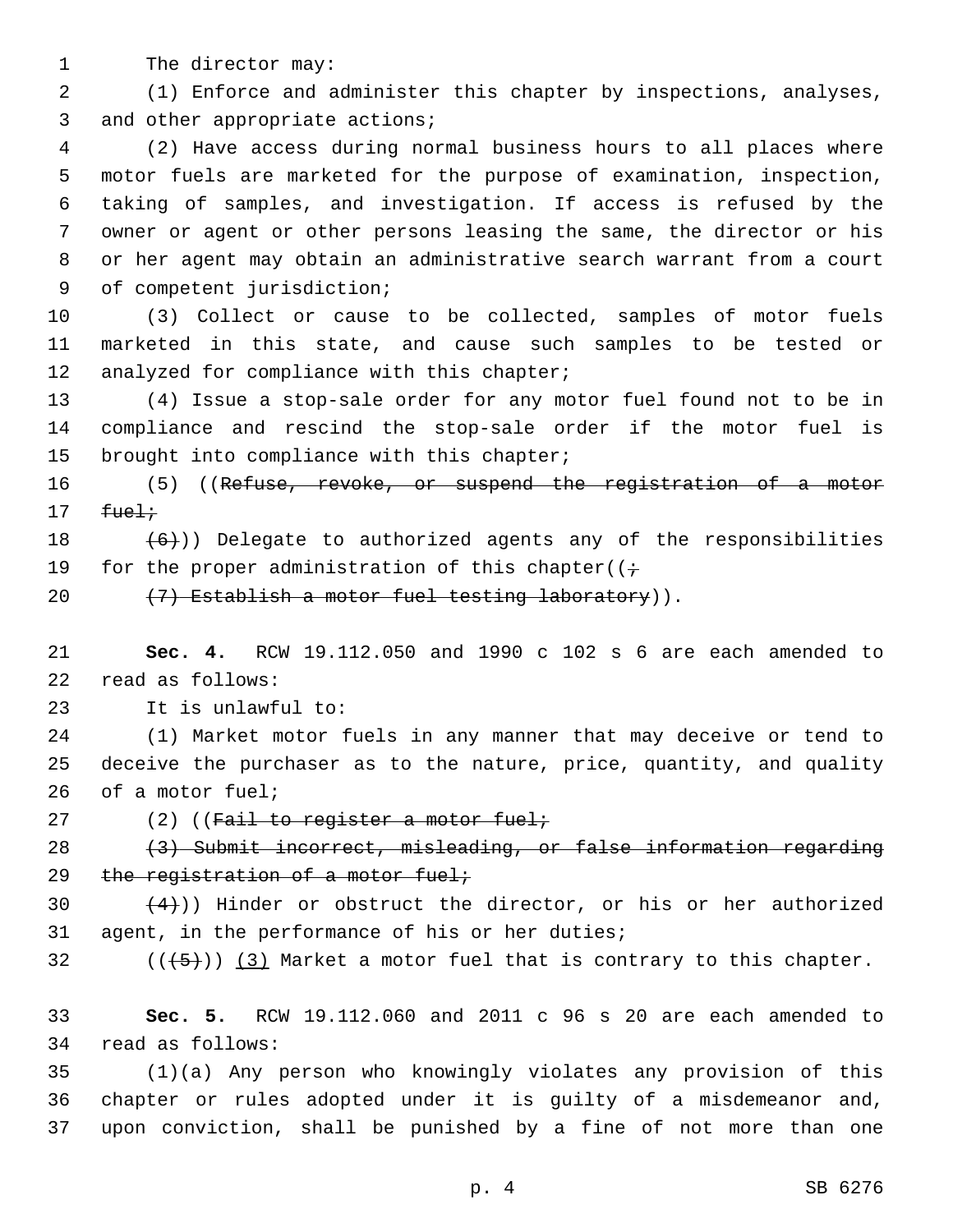thousand dollars or imprisonment for up to three hundred sixty-four 2 days, or both.

 (b) The director ((shall)) may assess a civil penalty ranging from one hundred dollars to ten thousand dollars per occurrence, giving due consideration to the appropriateness of the penalty with respect to the gravity of the violation, and the history of previous violations. Civil penalties collected under this chapter shall be 8 deposited into the motor vehicle fund.

 (2) The penalties in subsection (1)(a) of this section do not 10 apply to violations of RCW 19.112.110 ((and 19.112.120)).

 **Sec. 6.** RCW 19.112.110 and 2013 c 225 s 601 are each amended to 12 read as follows:

13 (1) ((Special fuel licensees under chapter 82.38 RCW, as 14 determined by the department of licensing, must provide evidence to the department of licensing that at least two percent of the total annual diesel fuel sold in Washington is biodiesel or renewable diesel fuel, following the earlier of: (a) November 30, 2008; or (b) when a determination is made by the director, published in the Washington State Register, that feedstock grown in Washington state 20 can satisfy a two-percent requirement.

 (2) Special fuel licensees under chapter 82.38 RCW, as determined 22 by the department of licensing, must provide evidence to the department of licensing that at least five percent of total annual diesel fuel sold in Washington is biodiesel or renewable diesel fuel, when the director determines, and publishes this determination in the Washington State Register, that both in-state oil seed crushing capacity and feedstock grown in Washington state can satisfy a three-28 percent requirement.

29  $(3)$  The requirements of subsections  $(1)$  and  $(2)$  of this section may take effect no sooner than one hundred eighty days after the determination has been published in the Washington State Register.

 $(4)$ )) Beginning January 1, 2019, all diesel fuel sold or offered for sale in Washington for use in motor vehicles upon the highways of the state must contain at least five percent biodiesel by volume.

35 (2) The director ((and the director of licensing must each)) may 36 adopt rules( $\left(\frac{1}{t} + \frac{1}{t} + \frac{1}{t} + \frac{1}{t} + \frac{1}{t} + \frac{1}{t} + \frac{1}{t} + \frac{1}{t} + \frac{1}{t} + \frac{1}{t} + \frac{1}{t} + \frac{1}{t} + \frac{1}{t} + \frac{1}{t} + \frac{1}{t} + \frac{1}{t} + \frac{1}{t} + \frac{1}{t} + \frac{1}{t} + \frac{1}{t} + \frac{1}{t} + \frac{1}{t} + \frac{1}{t} + \frac{1}{t} + \frac{1}{t} + \frac{$ 37 carrying out the purposes of this section.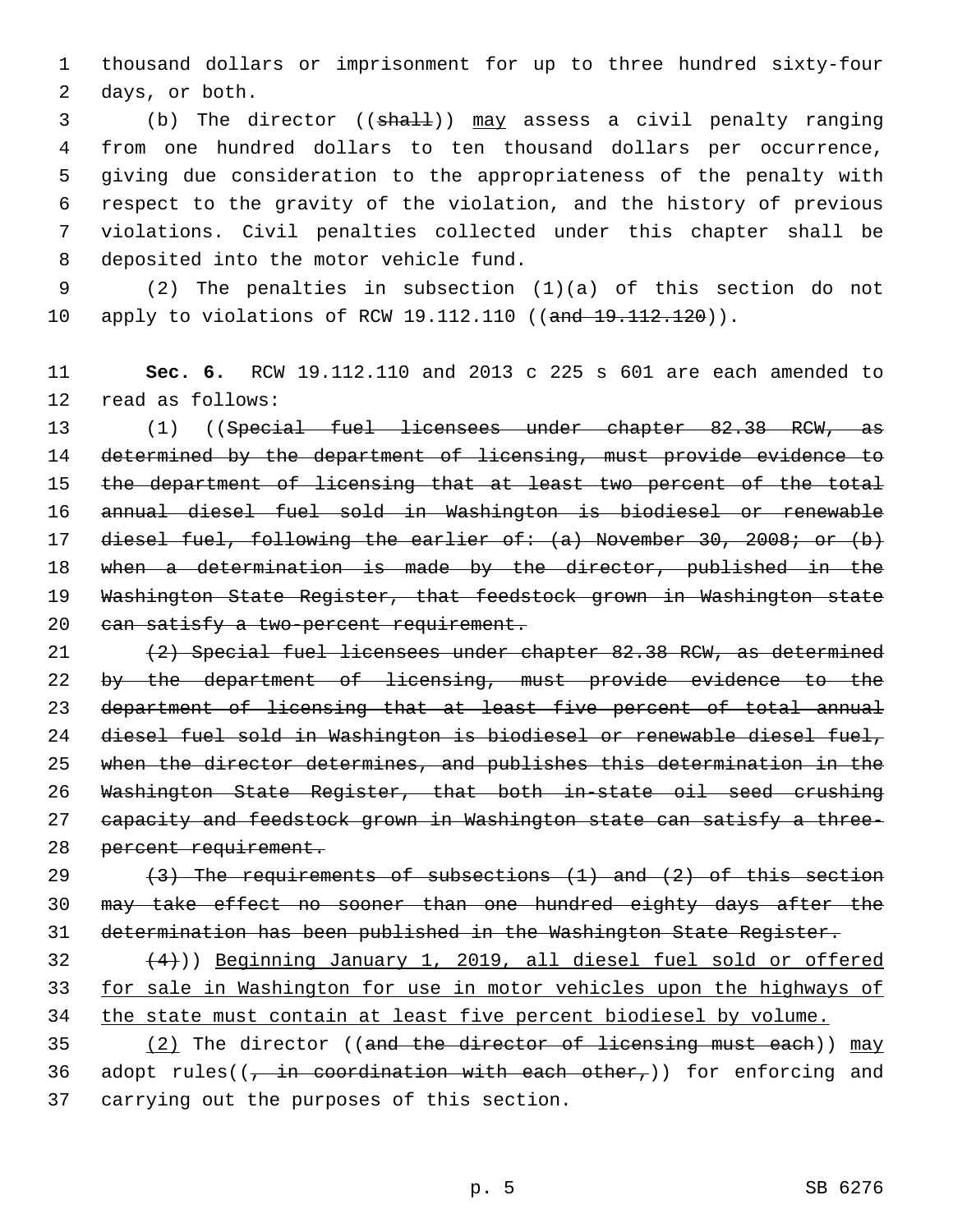**Sec. 7.** RCW 19.112.130 and 2006 c 338 s 4 are each amended to 2 read as follows:

 The department of licensing shall not publicly release, unless pursuant to an order of a court of competent jurisdiction, 5 information submitted as evidence as required by RCW 19.112.110 (( $\Theta$ ff 19.112.120)), except information disclosed in aggregate form that does not permit the identification of information related to 8 individual fuel licensees.

 **Sec. 8.** RCW 19.112.900 and 1990 c 102 s 11 are each amended to 10 read as follows:

 ((RCW 19.112.005 through 19.112.080 shall constitute a new 12 chapter in Title 19 RCW and)) This chapter may be known and cited as 13 the motor fuel quality act.

 **Sec. 9.** RCW 42.56.270 and 2017 c 317 s 17 are each amended to 15 read as follows:

 The following financial, commercial, and proprietary information 17 is exempt from disclosure under this chapter:

 (1) Valuable formulae, designs, drawings, computer source code or object code, and research data obtained by any agency within five years of the request for disclosure when disclosure would produce 21 private gain and public loss;

 (2) Financial information supplied by or on behalf of a person, firm, or corporation for the purpose of qualifying to submit a bid or proposal for (a) a ferry system construction or repair contract as required by RCW 47.60.680 through 47.60.750 or (b) highway construction or improvement as required by RCW 47.28.070;

 (3) Financial and commercial information and records supplied by private persons pertaining to export services provided under chapters 43.163 and 53.31 RCW, and by persons pertaining to export projects 30 under RCW 43.23.035;

 (4) Financial and commercial information and records supplied by businesses or individuals during application for loans or program services provided by chapters 43.325, 43.163, 43.160, 43.330, and 43.168 RCW, or during application for economic development loans or 35 program services provided by any local agency;

 (5) Financial information, business plans, examination reports, and any information produced or obtained in evaluating or examining a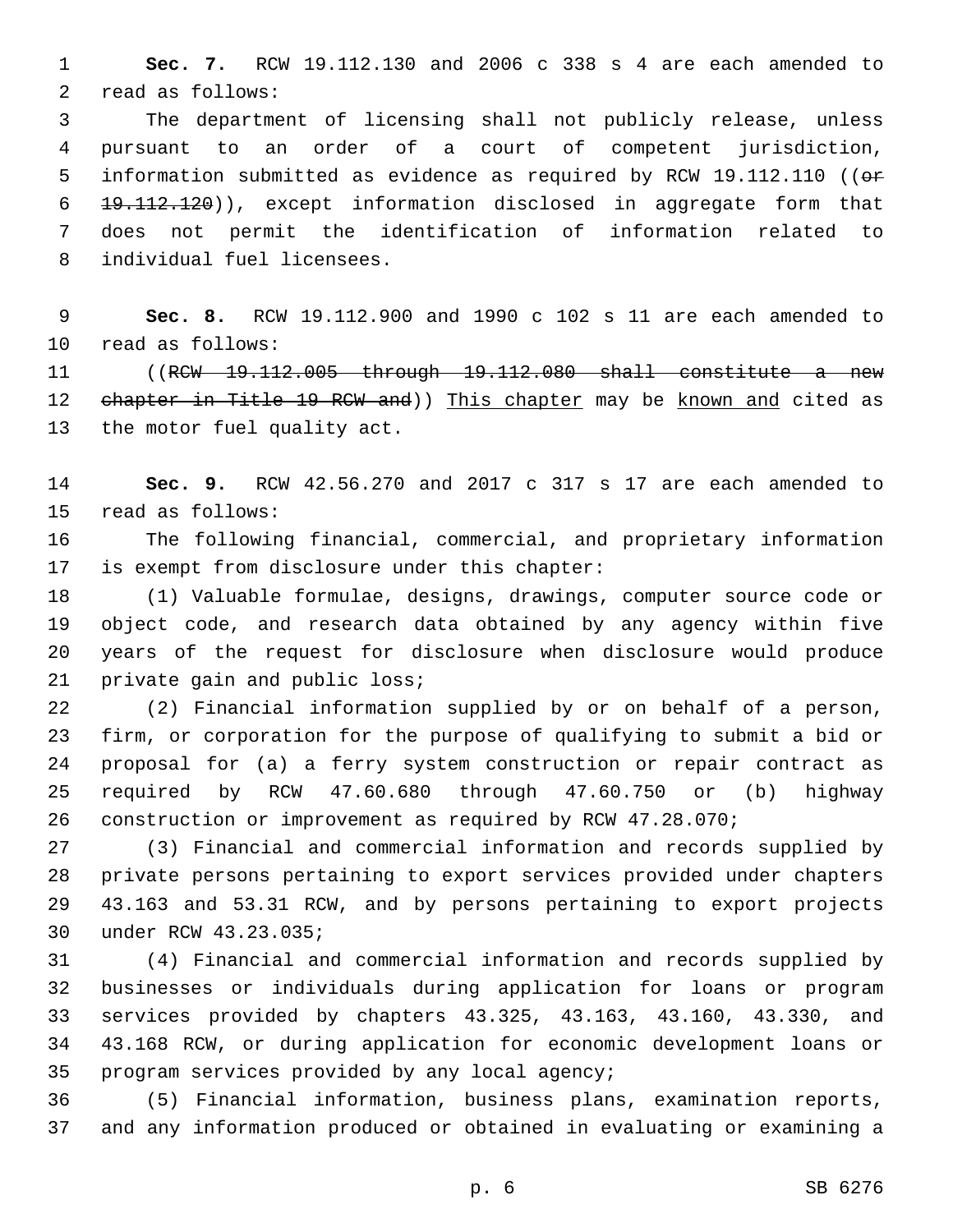business and industrial development corporation organized or seeking 2 certification under chapter 31.24 RCW;

 (6) Financial and commercial information supplied to the state investment board by any person when the information relates to the investment of public trust or retirement funds and when disclosure would result in loss to such funds or in private loss to the 7 providers of this information;

(7) Financial and valuable trade information under RCW 51.36.120;

 (8) ((Financial, commercial, operations, and technical and research information and data submitted to or obtained by the clean Washington center in applications for, or delivery of, program 12 services under chapter 70.95H RCW;

 $(9)$ ) Financial and commercial information requested by the public stadium authority from any person or organization that leases or uses the stadium and exhibition center as defined in RCW 36.102.010;16

17 (( $(10)$ ) (9)(a) Financial information, including but not limited to account numbers and values, and other identification numbers supplied by or on behalf of a person, firm, corporation, limited liability company, partnership, or other entity related to an application for a horse racing license submitted pursuant to RCW 67.16.260(1)(b), marijuana producer, processor, or retailer license, liquor license, gambling license, or lottery retail license;

 (b) Internal control documents, independent auditors' reports and financial statements, and supporting documents: (i) Of house-banked social card game licensees required by the gambling commission pursuant to rules adopted under chapter 9.46 RCW; or (ii) submitted by tribes with an approved tribal/state compact for class III gaming;

 ( $(\overline{+11})$ ) (10) Proprietary data, trade secrets, or other information that relates to: (a) A vendor's unique methods of conducting business; (b) data unique to the product or services of the vendor; or (c) determining prices or rates to be charged for services, submitted by any vendor to the department of social and health services for purposes of the development, acquisition, or implementation of state purchased health care as defined in RCW 41.05.011;36

 ( $(412)$ ))  $(11)(a)$  When supplied to and in the records of the 38 department of commerce: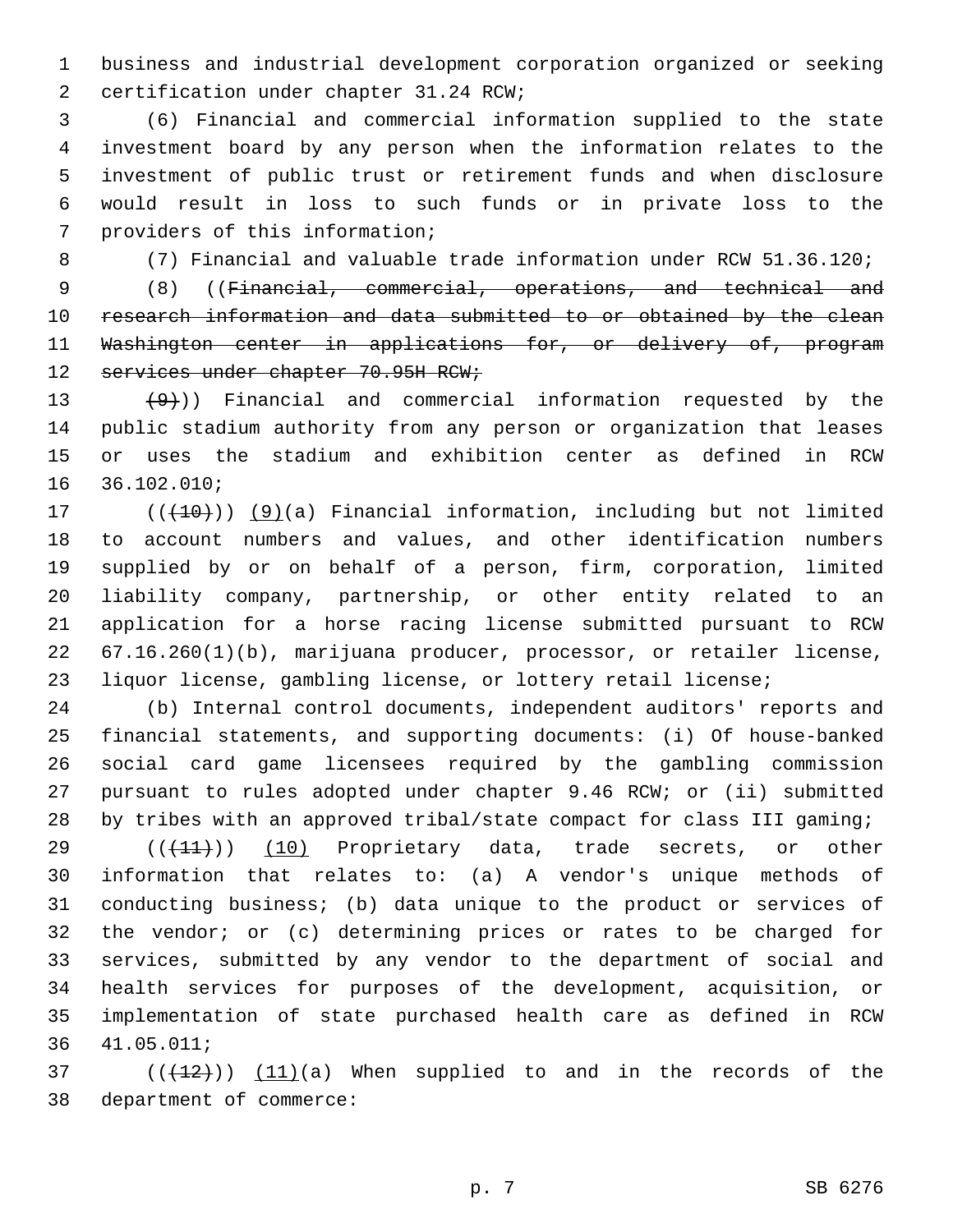(i) Financial and proprietary information collected from any person and provided to the department of commerce pursuant to RCW 43.330.050(8); and3

 (ii) Financial or proprietary information collected from any person and provided to the department of commerce or the office of the governor in connection with the siting, recruitment, expansion, retention, or relocation of that person's business and until a siting decision is made, identifying information of any person supplying information under this subsection and the locations being considered for siting, relocation, or expansion of a business;

 (b) When developed by the department of commerce based on information as described in (a)(i) of this subsection, any work 13 product is not exempt from disclosure;

 (c) For the purposes of this subsection, "siting decision" means 15 the decision to acquire or not to acquire a site;

 (d) If there is no written contact for a period of sixty days to the department of commerce from a person connected with siting, recruitment, expansion, retention, or relocation of that person's business, information described in (a)(ii) of this subsection will be 20 available to the public under this chapter;

21 (( $(13)$ )) (12) Financial and proprietary information submitted to or obtained by the department of ecology or the authority created under chapter 70.95N RCW to implement chapter 70.95N RCW;

24 (( $(14)$ )) (13) Financial, commercial, operations, and technical and research information and data submitted to or obtained by the life sciences discovery fund authority in applications for, or delivery of, grants under chapter 43.350 RCW, to the extent that such information, if revealed, would reasonably be expected to result in private loss to the providers of this information;

 (((15) Financial and commercial information provided as evidence to the department of licensing as required by RCW 19.112.110 or 19.112.120, except information disclosed in aggregate form that does not permit the identification of information related to individual 34 fuel licensees;

 $(16)$ )  $(14)$  Any production records, mineral assessments, and trade secrets submitted by a permit holder, mine operator, or landowner to the department of natural resources under RCW 78.44.085;

38  $((+17))$   $(15)(a)$  Farm plans developed by conservation districts, unless permission to release the farm plan is granted by the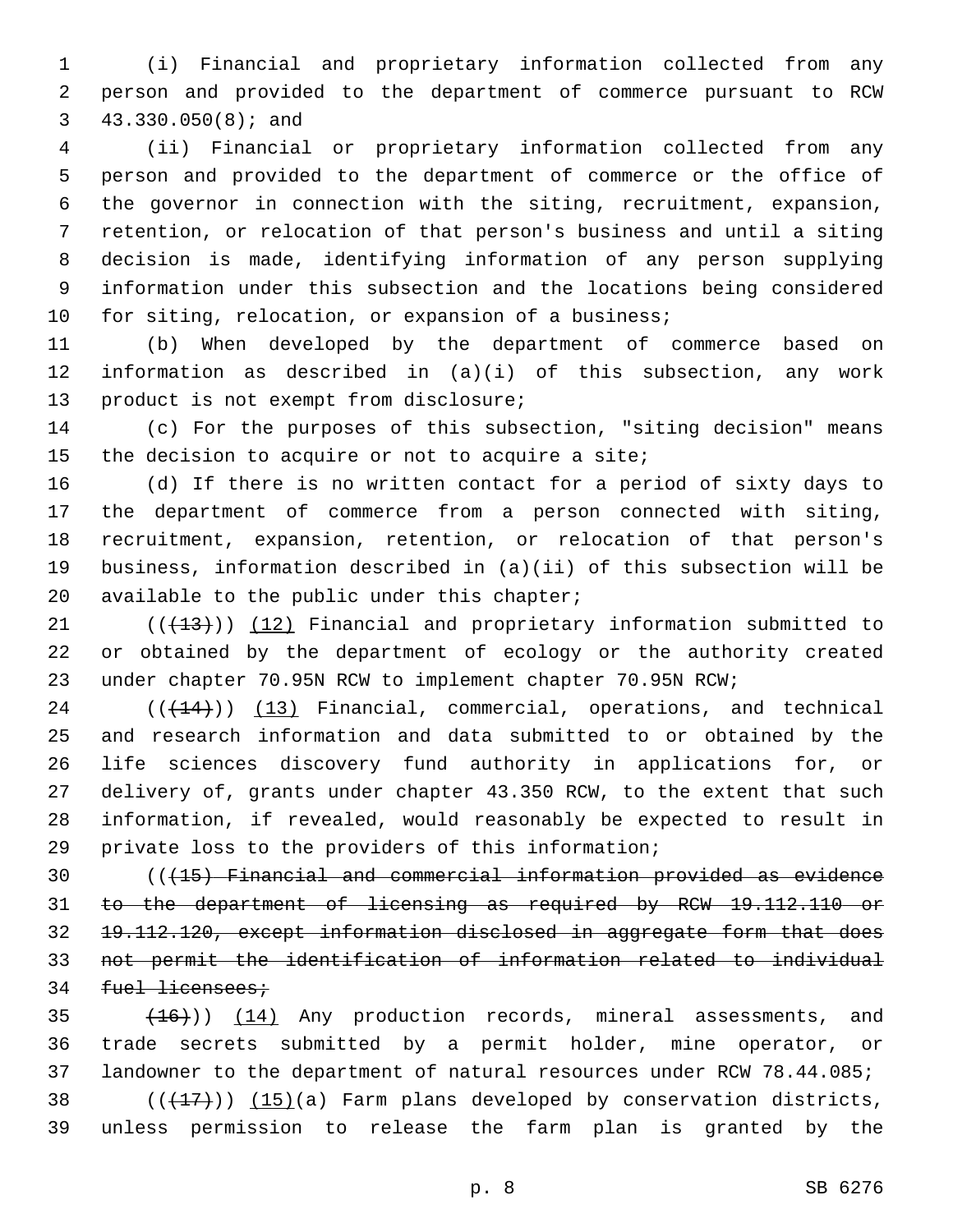landowner or operator who requested the plan, or the farm plan is 2 used for the application or issuance of a permit;

 (b) Farm plans developed under chapter 90.48 RCW and not under the federal clean water act, 33 U.S.C. Sec. 1251 et seq., are subject 5 to RCW 42.56.610 and 90.64.190;

 $((+18))$   $(16)$  Financial, commercial, operations, and technical and research information and data submitted to or obtained by a health sciences and services authority in applications for, or delivery of, grants under RCW 35.104.010 through 35.104.060, to the extent that such information, if revealed, would reasonably be expected to result in private loss to providers of this information;

12 (( $(19)$ )) (17) Information gathered under chapter 19.85 RCW or RCW 13 34.05.328 that can be identified to a particular business;

14 (( $(20)$ )) (18) Financial and commercial information submitted to or obtained by the University of Washington, other than information the university is required to disclose under RCW 28B.20.150, when the information relates to investments in private funds, to the extent that such information, if revealed, would reasonably be expected to result in loss to the University of Washington consolidated endowment fund or to result in private loss to the providers of this 21 information;

 $((+21))$  (19) Market share data submitted by a manufacturer under 23 RCW 70.95N.190(4);

 (( $(22)$ )) (20) Financial information supplied to the department of 25 financial institutions ((or to a portal under RCW 21.20.883,)) when filed by or on behalf of an issuer of securities for the purpose of obtaining the exemption from state securities registration for small securities offerings provided under RCW 21.20.880 or when filed by or on behalf of an investor for the purpose of purchasing such 30 securities;

 $((+23))$   $(21)$  Unaggregated or individual notices of a transfer of crude oil that is financial, proprietary, or commercial information, submitted to the department of ecology pursuant to RCW 90.56.565(1)(a), and that is in the possession of the department of ecology or any entity with which the department of ecology has shared 36 the notice pursuant to RCW 90.56.565;

 $(1 + 24)(1 + 24)$  (22) Financial institution and retirement account information, and building security plan information, supplied to the liquor and cannabis board pursuant to RCW 69.50.325, 69.50.331, 69.50.342, and 69.50.345, when filed by or on behalf of a licensee or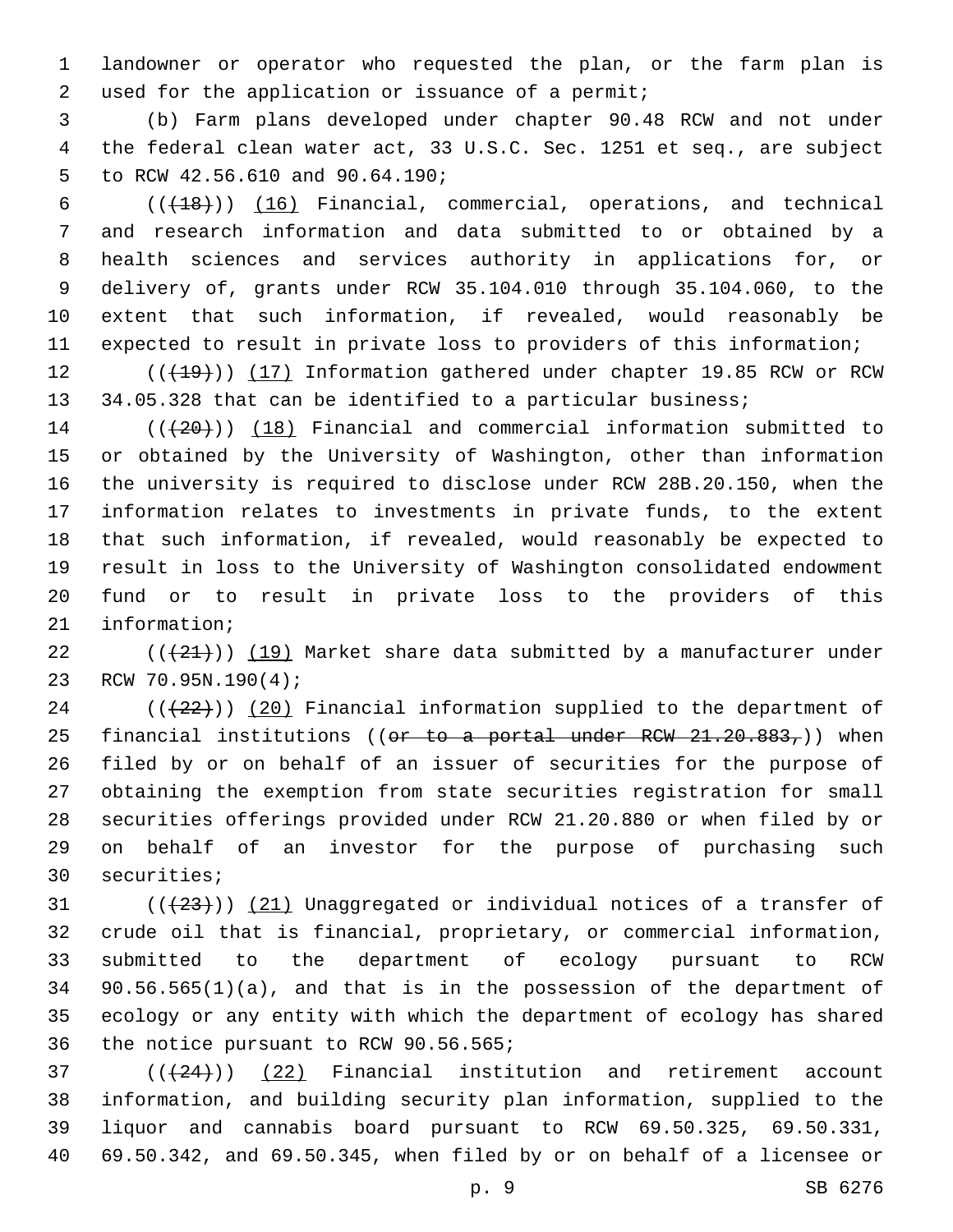prospective licensee for the purpose of obtaining, maintaining, or renewing a license to produce, process, transport, or sell marijuana 3 as allowed under chapter 69.50 RCW;

4 (( $(25)$ )) (23) Marijuana transport information, vehicle and driver identification data, and account numbers or unique access identifiers issued to private entities for traceability system access, submitted by an individual or business to the liquor and cannabis board under the requirements of RCW 69.50.325, 69.50.331, 69.50.342, and 69.50.345 for the purpose of marijuana product traceability. Disclosure to local, state, and federal officials is not considered 11 public disclosure for purposes of this section;

 (( $(26)$ )) (24) Financial and commercial information submitted to or obtained by the retirement board of any city that is responsible for the management of an employees' retirement system pursuant to the authority of chapter 35.39 RCW, when the information relates to investments in private funds, to the extent that such information, if revealed, would reasonably be expected to result in loss to the retirement fund or to result in private loss to the providers of this information except that (a) the names and commitment amounts of the private funds in which retirement funds are invested and (b) the aggregate quarterly performance results for a retirement fund's portfolio of investments in such funds are subject to disclosure;

 $(1+27)$  ( $(25)$  Proprietary financial, commercial, operations, and technical and research information and data submitted to or obtained by the liquor and cannabis board in applications for marijuana research licenses under RCW 69.50.372, or in reports submitted by marijuana research licensees in accordance with rules adopted by the liquor and cannabis board under RCW 69.50.372; and

 $(1+28)$  ( $(26)$  Trade secrets, technology, proprietary information, and financial considerations contained in any agreements or contracts, entered into by a licensed marijuana business under RCW 69.50.395, which may be submitted to or obtained by the state liquor 33 and cannabis board.

 **Sec. 10.** RCW 43.19.642 and 2017 c 313 s 703 are each amended to 35 read as follows:

 (1) ((Effective June 1, 2006, for agencies complying with the ultra-low sulfur diesel mandate of the United States environmental protection agency for on-highway diesel fuel, agencies shall use biodiesel as an additive to ultra-low sulfur diesel for lubricity,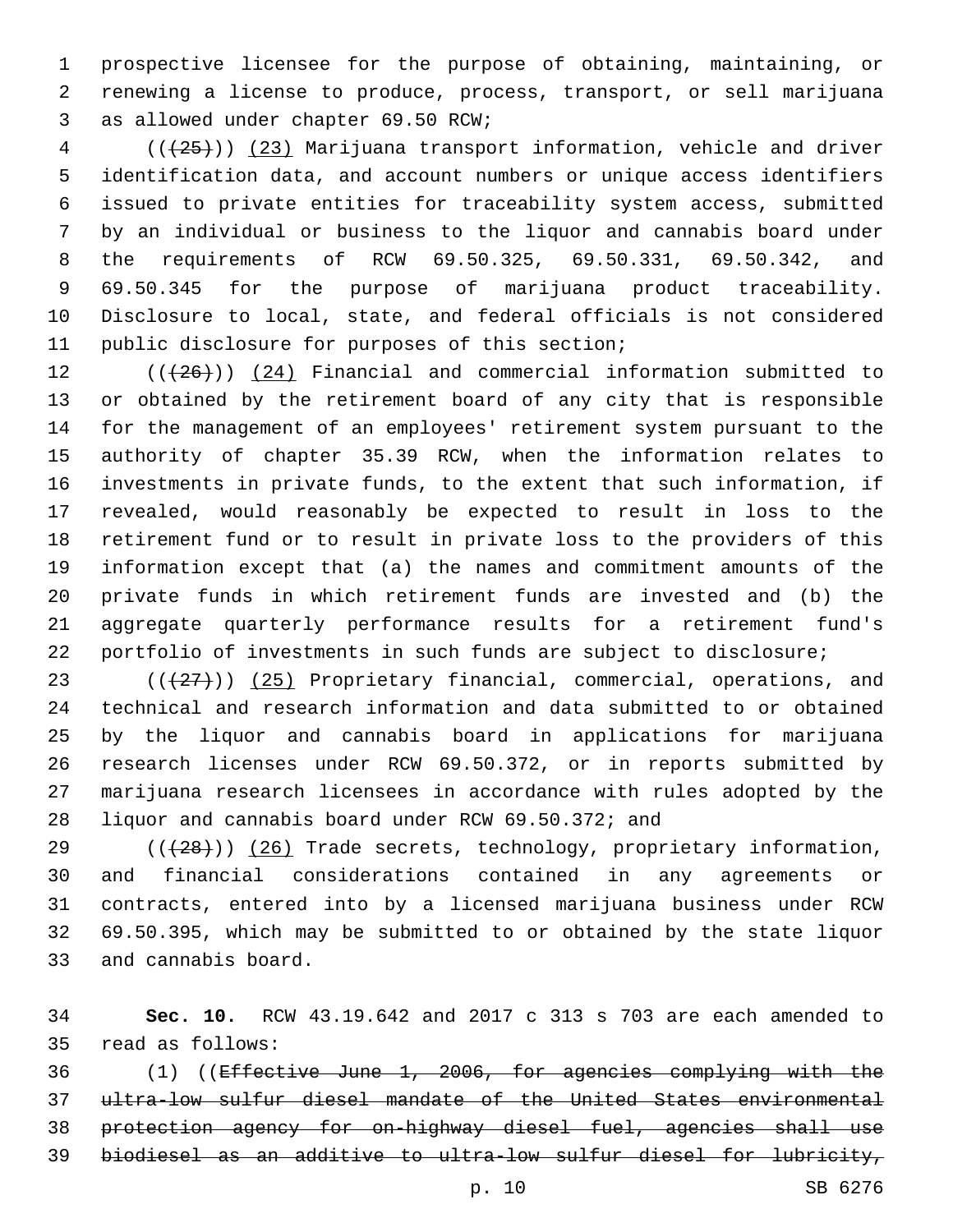provided that the use of a lubricity additive is warranted and that the use of biodiesel is comparable in performance and cost with other available lubricity additives. The amount of biodiesel added to the ultra-low sulfur diesel fuel shall be not less than two percent.

 $(2)$ ) Except as provided in subsection  $((5))$  (2) of this section, effective June 1, 2009, state agencies are required to use a minimum of twenty percent biodiesel as compared to total volume of all diesel purchases made by the agencies for the operation of the agencies' diesel-powered vessels, vehicles, and construction 10 equipment.

 (((3) All state agencies using biodiesel fuel shall, beginning on 12 July 1, 2016, file annual reports with the department of enterprise 13 services documenting the use of the fuel and a description of how any 14 problems encountered were resolved.

 (4) By December 1, 2009, the department of enterprise services  $shall:$ 

 (a) Report to the legislature on the average true price 18 differential for biodiesel by blend and location; and

 (b) Examine alternative fuel procurement methods that work to address potential market barriers for in-state biodiesel producers and report these findings to the legislature.

 $(5)$  (2) During the 2015-2017 and 2017-2019 fiscal biennia, the Washington state ferries is required to use a minimum of five percent biodiesel as compared to total volume of all diesel purchases made by the Washington state ferries for the operation of the Washington state ferries diesel-powered vessels, as long as the price of a B5 biodiesel blend does not exceed the price of conventional diesel fuel 28 by five percent or more.

 **Sec. 11.** RCW 43.19.646 and 2011 1st sp.s. c 43 s 237 are each 30 amended to read as follows:

 $(1+1)$ ) The department must assist state agencies seeking to meet the biodiesel fuel requirements in RCW 43.19.642 by coordinating the purchase and delivery of biodiesel if requested by any state agency. The department may use long-term contracts of up to ten years, when purchasing from in-state suppliers who use predominantly in-state feedstock, to secure a sufficient and stable supply of biodiesel for 37 use by state agencies.

 (((2) The department shall compile and analyze the reports submitted under RCW 43.19.642(3) and report in an electronic format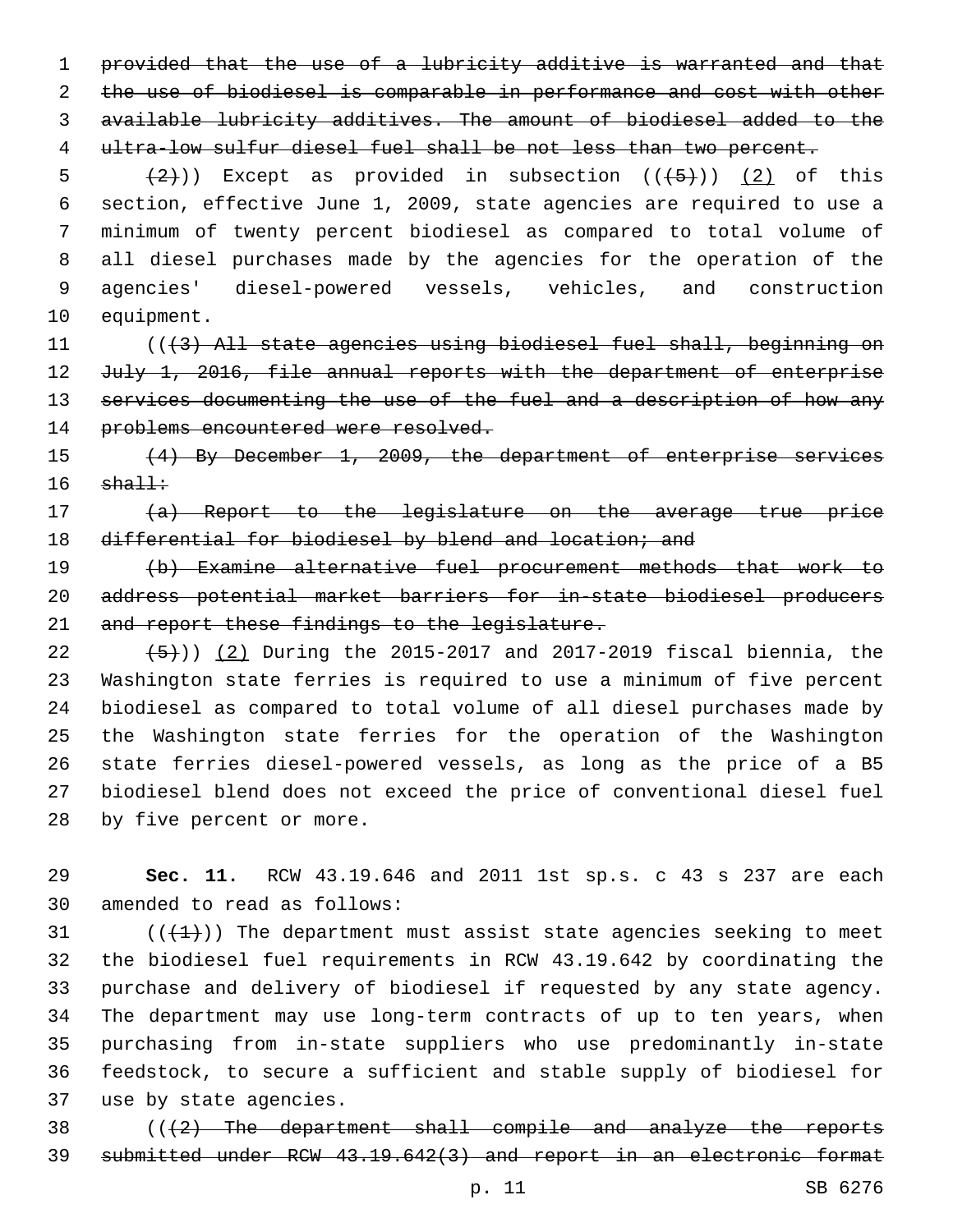its findings and recommendations to the governor and committees of the legislature with responsibility for energy issues, within sixty days from the end of each reporting period. The governor shall consider these reports in determining whether to temporarily suspend minimum renewable fuel content requirements as authorized under RCW  $6 \left( \frac{19.112.160}{\cdot} \right)$ 

 **Sec. 12.** RCW 43.19.647 and 2015 c 225 s 65 are each amended to 8 read as follows:

 (1) In order to allow the motor vehicle fuel needs of state and local government to be satisfied by Washington-produced biofuels as provided in this chapter, the department of enterprise services as well as local governments may contract in advance and execute contracts with public or private producers, suppliers, or other 14 parties, for the purchase of appropriate biofuels, as ((that)) the 15 term "biofuel" is defined in ((RCW 43.325.010)) section 13 of this 16 act, and biofuel blends. Contract provisions may address items including, but not limited to, fuel standards, price, and delivery 18 date.

 (2) The department of enterprise services may combine the needs of local government agencies, including ports, special districts, school districts, and municipal corporations, for the purposes of executing contracts for biofuels and to secure a sufficient and 23 stable supply of alternative fuels.

 NEW SECTION. **Sec. 13.** A new section is added to chapter 43.325 25 RCW to read as follows:

 The definitions in this section apply throughout this chapter 27 unless the context clearly requires otherwise.

 (1) "Biofuel" means a liquid or gaseous fuel produced from biogenic, nonpetroleum feedstocks, including but not limited to biodiesel, renewable diesel, ethanol, and renewable natural gas.

(2) "Department" means the department of commerce.

(3) "Director" means the director of the department of commerce.

 **Sec. 14.** RCW 80.50.020 and 2010 c 152 s 1 are each reenacted and 34 amended to read as follows:

 The definitions in this section apply throughout this chapter 36 unless the context clearly requires otherwise.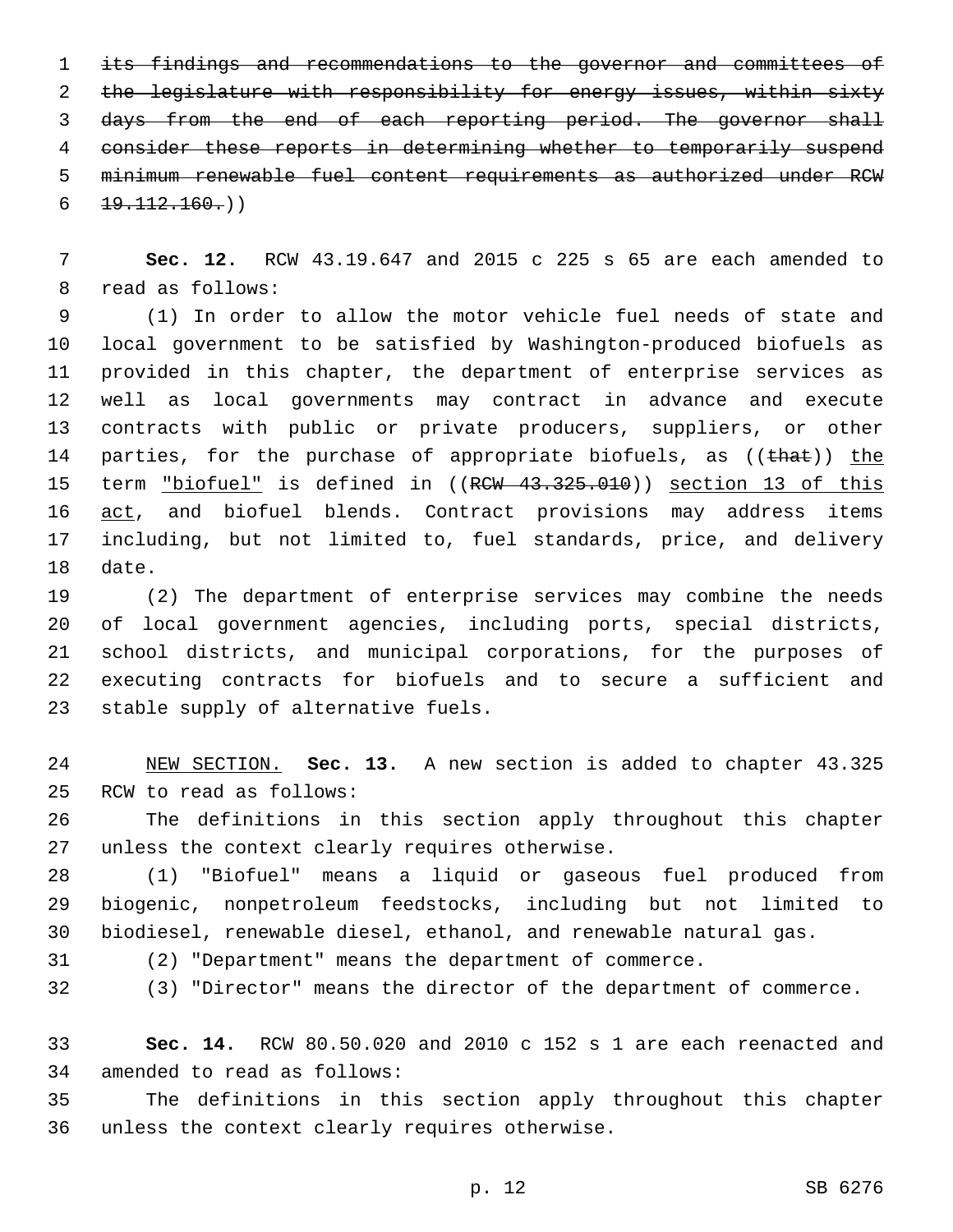(1) "Alternative energy resource" includes energy facilities of the following types: (a) Wind; (b) solar energy; (c) geothermal energy; (d) landfill gas; (e) wave or tidal action; or (f) biomass energy based on solid organic fuels from wood, forest, or field residues, or dedicated energy crops that do not include wood pieces that have been treated with chemical preservatives such as creosote, pentachlorophenol, or copper-chrome-arsenic.7

 (2) "Applicant" means any person who makes application for a site certification pursuant to the provisions of this chapter.

 (3) "Application" means any request for approval of a particular site or sites filed in accordance with the procedures established pursuant to this chapter, unless the context otherwise requires.

 (4) "Associated facilities" means storage, transmission, handling, or other related and supporting facilities connecting an energy plant with the existing energy supply, processing, or distribution system, including, but not limited to, communications, controls, mobilizing or maintenance equipment, instrumentation, and other types of ancillary transmission equipment, off-line storage or venting required for efficient operation or safety of the transmission system and overhead, and surface or subsurface lines of physical access for the inspection, maintenance, and safe operations of the transmission facility and new transmission lines constructed to operate at nominal voltages of at least 115,000 volts to connect a thermal power plant or alternative energy facilities to the northwest power grid. However, common carrier railroads or motor vehicles shall 26 not be included.

27 (5) "Biofuel" has the same meaning as defined in ((RCW) 28 43.325.010)) section 13 of this act.

 (6) "Certification" means a binding agreement between an applicant and the state which shall embody compliance to the siting guidelines, in effect as of the date of certification, which have been adopted pursuant to RCW 80.50.040 as now or hereafter amended as conditions to be met prior to or concurrent with the construction or 34 operation of any energy facility.

 (7) "Construction" means on-site improvements, excluding exploratory work, which cost in excess of two hundred fifty thousand dollars.37

 (8) "Council" means the energy facility site evaluation council 39 created by RCW 80.50.030.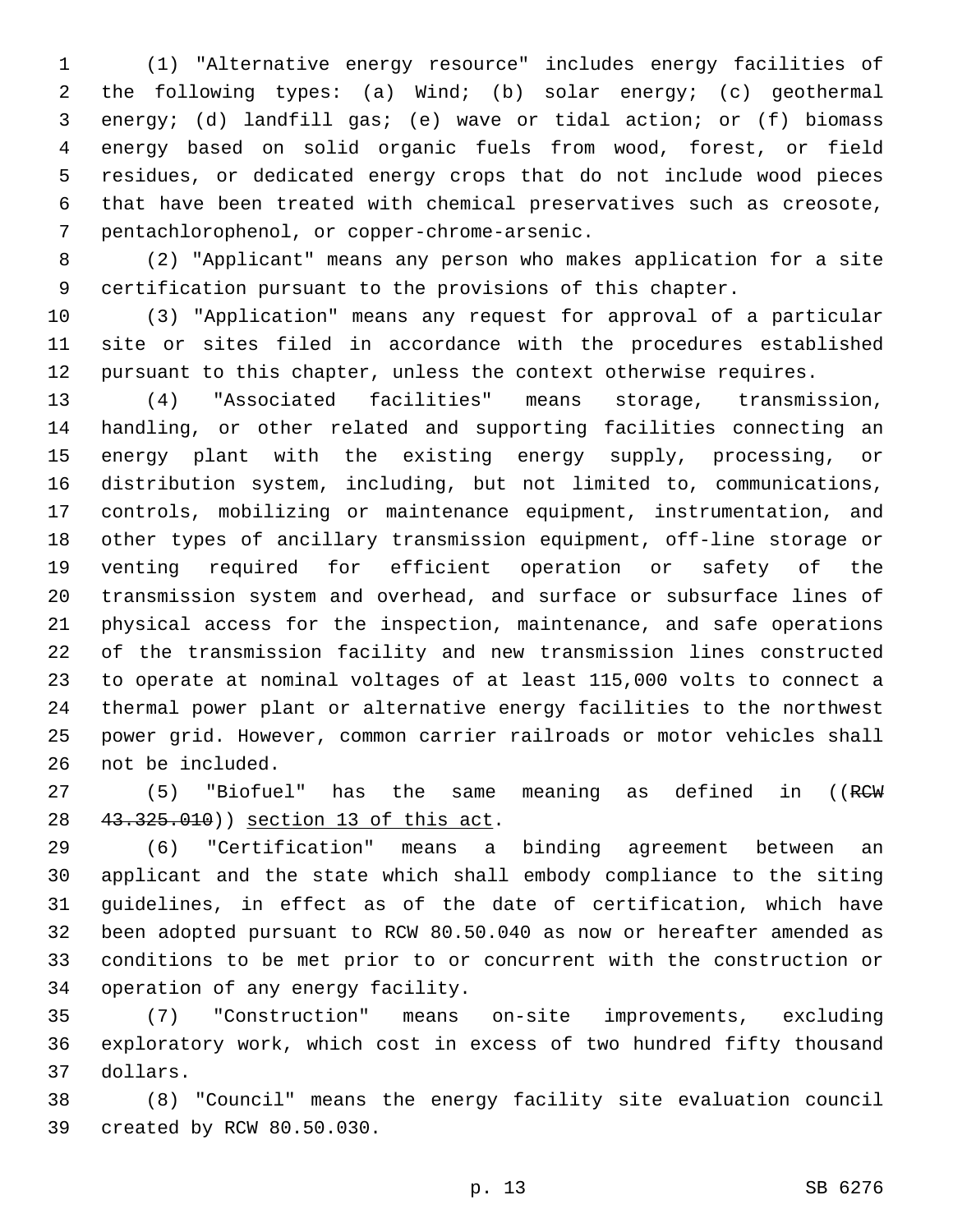(9) "Counsel for the environment" means an assistant attorney general or a special assistant attorney general who shall represent 3 the public in accordance with RCW 80.50.080.

 (10) "Electrical transmission facilities" means electrical power 5 lines and related equipment.

 (11) "Energy facility" means an energy plant or transmission facilities: PROVIDED, That the following are excluded from the 8 provisions of this chapter:

 (a) Facilities for the extraction, conversion, transmission or storage of water, other than water specifically consumed or 11 discharged by energy production or conversion for energy purposes; and

 (b) Facilities operated by and for the armed services for military purposes or by other federal authority for the national 15 defense.

 (12) "Energy plant" means the following facilities together with 17 their associated facilities:

 (a) Any nuclear power facility where the primary purpose is to 19 produce and sell electricity;

 (b) Any nonnuclear stationary thermal power plant with generating capacity of three hundred fifty thousand kilowatts or more, measured using maximum continuous electric generating capacity, less minimum auxiliary load, at average ambient temperature and pressure, and floating thermal power plants of one hundred thousand kilowatts or more suspended on the surface of water by means of a barge, vessel, 26 or other floating platform;

 (c) Facilities which will have the capacity to receive liquefied natural gas in the equivalent of more than one hundred million standard cubic feet of natural gas per day, which has been 30 transported over marine waters;

 (d) Facilities which will have the capacity to receive more than an average of fifty thousand barrels per day of crude or refined petroleum or liquefied petroleum gas which has been or will be transported over marine waters, except that the provisions of this chapter shall not apply to storage facilities unless occasioned by 36 such new facility construction;

 (e) Any underground reservoir for receipt and storage of natural gas as defined in RCW 80.40.010 capable of delivering an average of more than one hundred million standard cubic feet of natural gas per day; and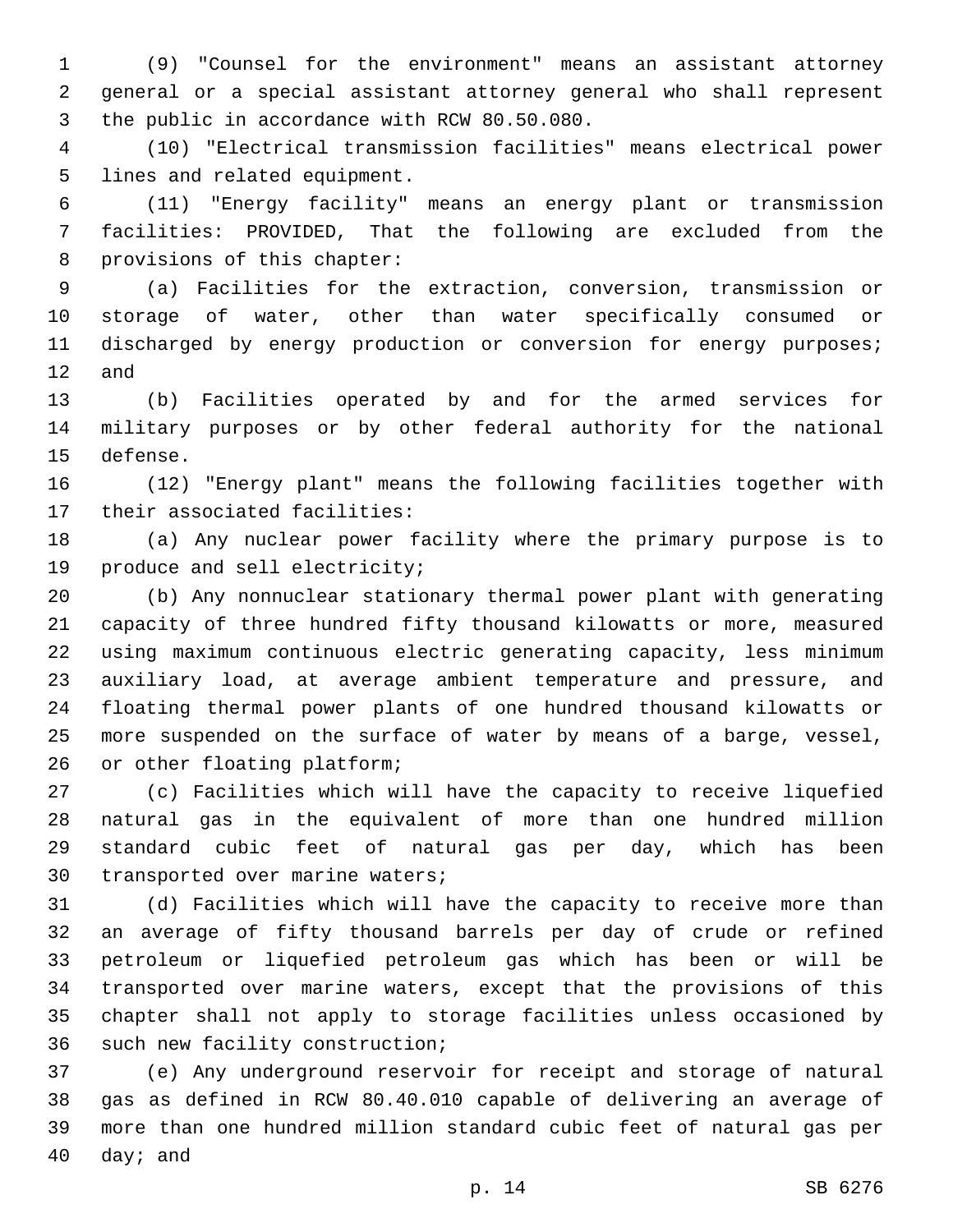(f) Facilities capable of processing more than twenty-five thousand barrels per day of petroleum or biofuel into refined products except where such biofuel production is undertaken at existing industrial facilities.4

 (13) "Independent consultants" means those persons who have no financial interest in the applicant's proposals and who are retained by the council to evaluate the applicant's proposals, supporting 8 studies, or to conduct additional studies.

 (14) "Land use plan" means a comprehensive plan or land use element thereof adopted by a unit of local government pursuant to chapter 35.63, 35A.63, 36.70, or 36.70A RCW, or as otherwise 12 designated by chapter 325, Laws of 2007.

 (15) "Person" means an individual, partnership, joint venture, private or public corporation, association, firm, public service company, political subdivision, municipal corporation, government agency, public utility district, or any other entity, public or 17 private, however organized.

 (16) "Preapplicant" means a person considering applying for a site certificate agreement for any transmission facility.

 (17) "Preapplication process" means the process which is initiated by written correspondence from the preapplicant to the council, and includes the process adopted by the council for consulting with the preapplicant and with cities, towns, and counties prior to accepting applications for all transmission facilities.

 (18) "Secretary" means the secretary of the United States 26 department of energy.

 (19) "Site" means any proposed or approved location of an energy facility, alternative energy resource, or electrical transmission 29 facility.

 (20) "Thermal power plant" means, for the purpose of certification, any electrical generating facility using any fuel for distribution of electricity by electric utilities.

 (21) "Transmission facility" means any of the following together 34 with their associated facilities:

 (a) Crude or refined petroleum or liquid petroleum product transmission pipeline of the following dimensions: A pipeline larger than six inches minimum inside diameter between valves for the transmission of these products with a total length of at least 39 fifteen miles;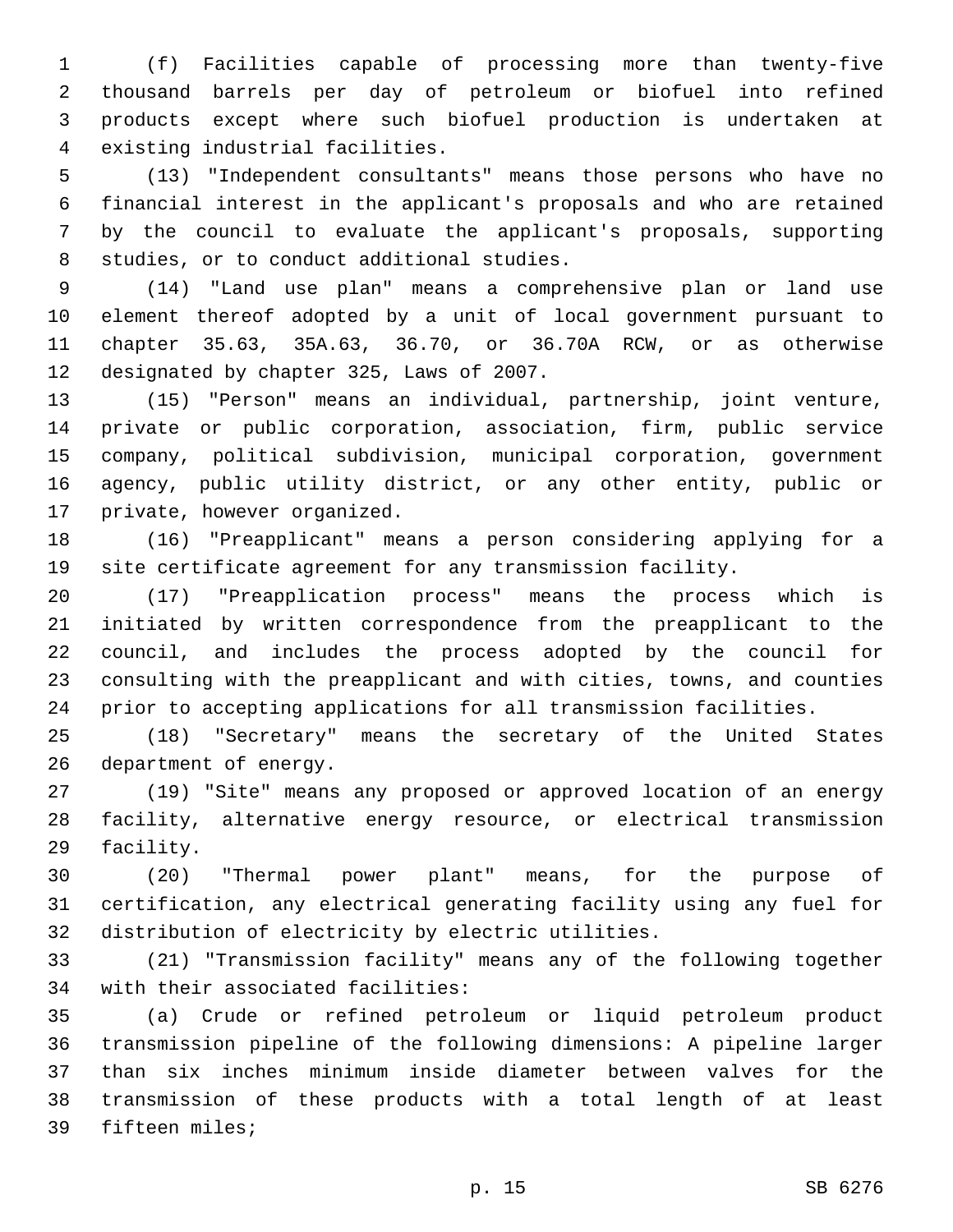(b) Natural gas, synthetic fuel gas, or liquefied petroleum gas transmission pipeline of the following dimensions: A pipeline larger than fourteen inches minimum inside diameter between valves, for the transmission of these products, with a total length of at least fifteen miles for the purpose of delivering gas to a distribution facility, except an interstate natural gas pipeline regulated by the United States federal power commission.7

 (22) "Zoning ordinance" means an ordinance of a unit of local government regulating the use of land and adopted pursuant to chapter 35.63, 35A.63, 36.70, or 36.70A RCW or Article XI of the state Constitution, or as otherwise designated by chapter 325, Laws of 12 2007.

 **Sec. 15.** RCW 82.08.865 and 2010 c 106 s 218 are each amended to 14 read as follows:

 (1) The tax levied by RCW 82.08.020 does not apply to sales of diesel fuel, biodiesel fuel, or aircraft fuel, to a farm fuel user for agricultural purposes. This exemption applies to a fuel blend if all of the component fuels of the blend would otherwise be exempt under this subsection if the component fuels were sold as separate products. This exemption is available only if the buyer provides the seller with an exemption certificate in a form and manner prescribed 22 by the department.

 (2) The definitions in RCW 82.04.213 and this subsection apply to 24 this section.

 (a)(i) "Agricultural purposes" means the performance of activities directly related to the growing, raising, or producing of 27 agricultural products.

 (ii) "Agricultural purposes" does not include: (A) Heating space for human habitation or water for human consumption; or (B) transporting on public roads individuals, agricultural products, farm machinery or equipment, or other tangible personal property, except when the transportation is incidental to transportation on private property and the fuel used for such transportation is not subject to 34 tax under chapter 82.38 RCW.

 (b) "Aircraft fuel" is defined as provided in RCW 82.42.010. (c) "Biodiesel fuel" ((is defined as provided in RCW 19.112.010)) means biodiesel fuel as defined by the Washington state department of 38 agriculture as of January 1, 2018.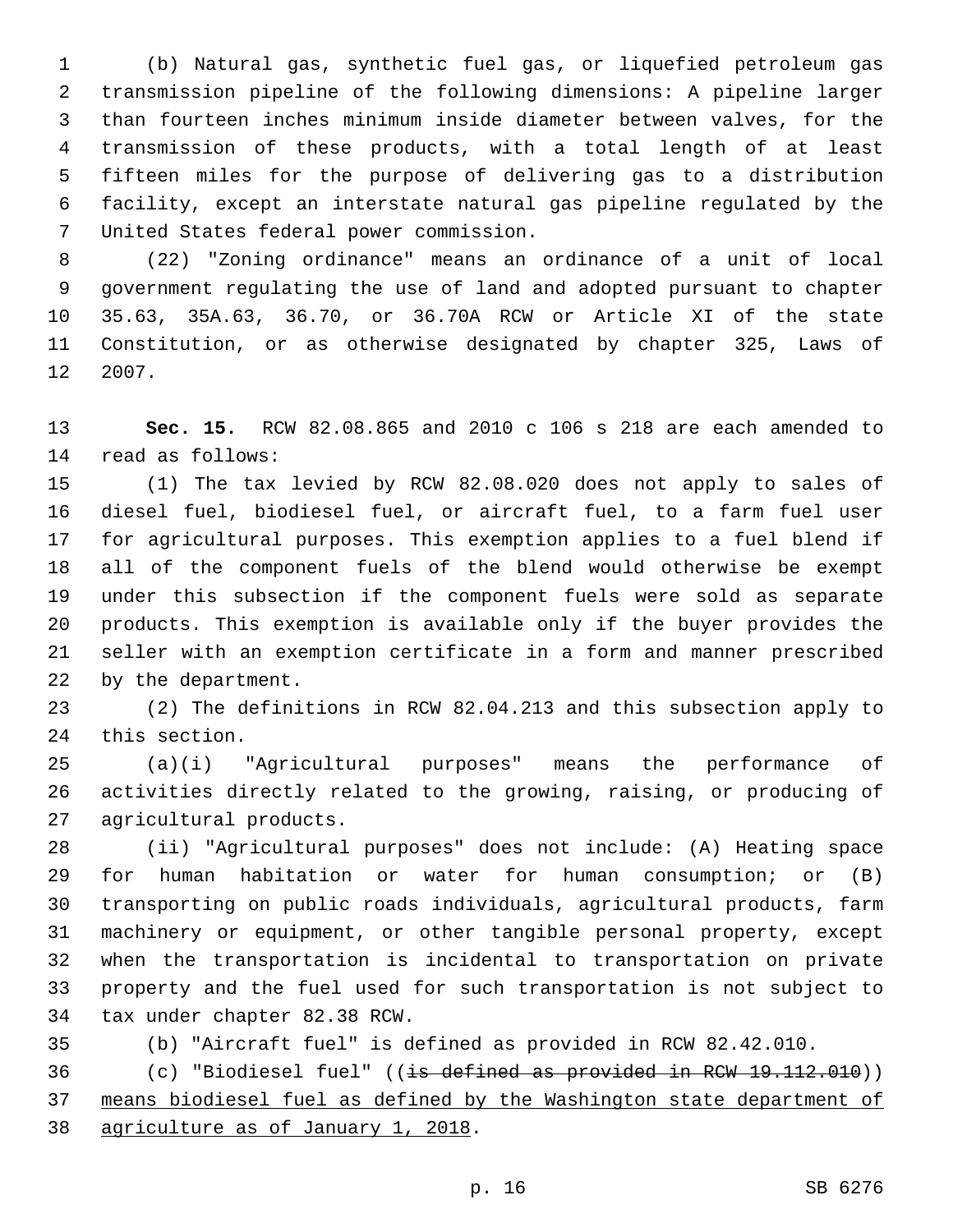1 (d) "Diesel fuel" is defined as provided in 26 U.S.C. 4083, as 2 amended or renumbered as of January 1, 2006.

3 (e) "Farm fuel user" means: (i) A farmer; or (ii) a person who 4 provides horticultural services for farmers, such as soil preparation 5 services, crop cultivation services, and crop harvesting services.

6 **Sec. 16.** RCW 82.08.956 and 2013 2nd sp.s. c 13 s 1002 are each 7 amended to read as follows:

 (1) The tax levied by RCW 82.08.020 does not apply to sales of 9 hog fuel used to produce electricity, steam, heat, or biofuel in Washington state. This exemption is available only if the buyer provides the seller with an exemption certificate in a form and manner prescribed by the department. The seller must retain a copy of 13 the certificate for the seller's files.

14 (2) For the purposes of this section the following definitions 15 apply:

16 (a) "Hog fuel" means wood waste and other wood residuals 17 including forest derived biomass. "Hog fuel" does not include 18 firewood or wood pellets; and

19 (b) "Biofuel" has the same meaning as provided in ((RCW) 20 43.325.010)) section 13 of this act.

 (3) If a taxpayer who claimed an exemption under this section closes a facility in Washington for which employment positions were reported under RCW 82.32.605, resulting in a loss of jobs located within the state, the department must declare the amount of the tax exemption claimed under this section for the previous two calendar 26 years to be immediately due.

27 (4) This section expires June 30, 2024.

28 **Sec. 17.** RCW 82.12.956 and 2013 2nd sp.s. c 13 s 1003 are each amended to read as follows:29

30 (1) The provisions of this chapter do not apply with respect to 31 the use of hog fuel for production of electricity, steam, heat, or 32 biofuel in Washington state.

(2) For the purposes of this section:33

34 (a) "Hog fuel" has the same meaning as provided in RCW 82.08.956; 35 and

36 (b) "Biofuel" has the same meaning as provided in RCW 37 ((43.325.010)) 82.08.956.

38 (3) This section expires June 30, 2024.